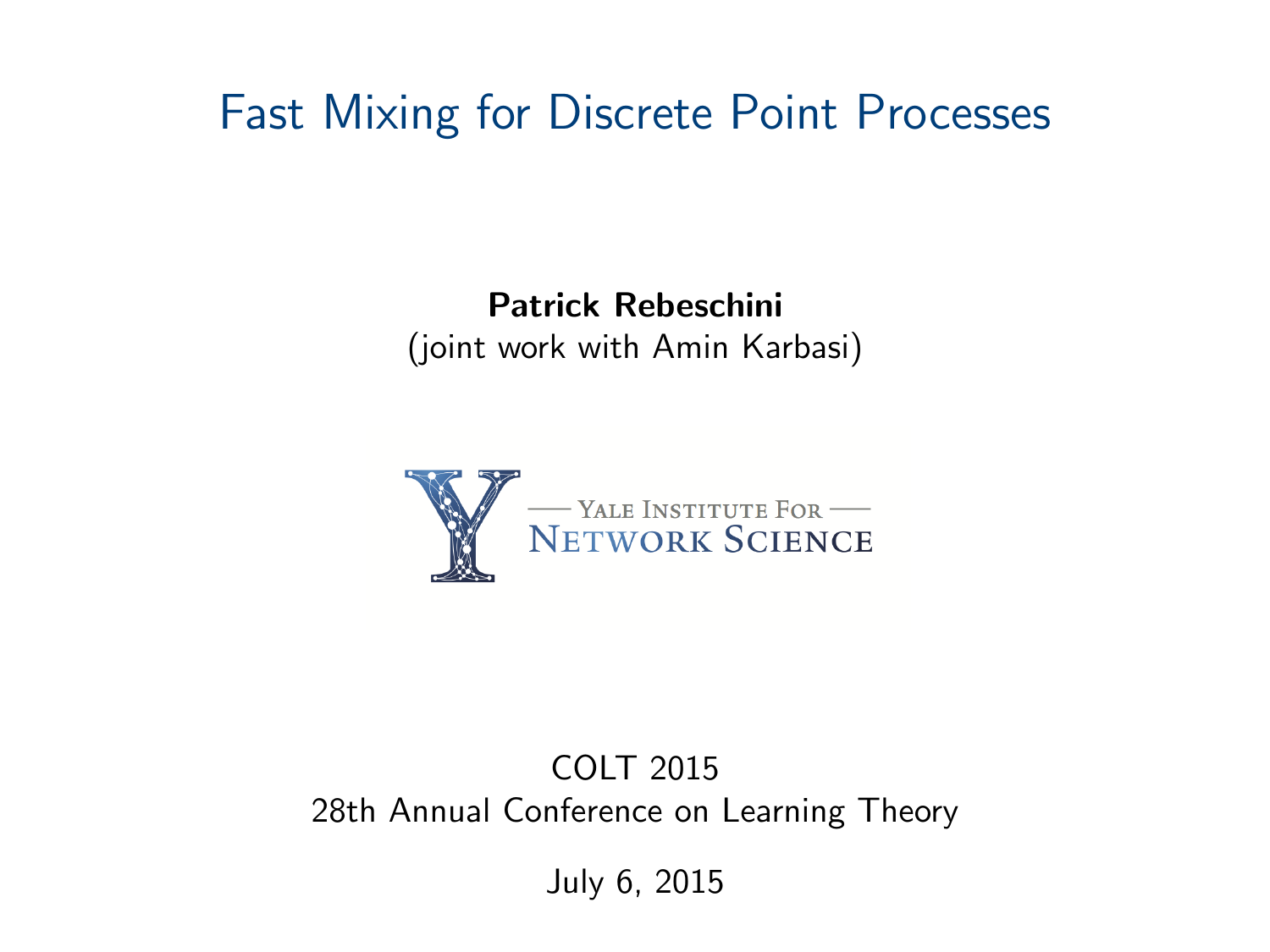# Role of submodularity in probability?

 $\triangleright$  Combinatorial optimization: Submodular functions extensively studied. Let  $V$  be a finite set and  $f:S\in 2^V\longrightarrow f(S)\in \mathbb{R}$  be a set function.

 $\Delta_i f(S) := f(S \cup \{i\}) - f(S)$  (gradient of f)

Function f is submodular if for each  $i, j \notin S$ ,  $i \neq j$ 

 $\Delta_i\Delta_j f(S) \equiv \Delta_i f(S \cup \{j\}) - \Delta_i f(S) \leq 0$  (Hessian of f)

**Probability:** Submodularity recently investigated to compute  $\mathbb{P}(S \ni i)$ , where

$$
\mathbb{P}(\mathbf{S}=S) := \frac{e^{-\beta f(S)}}{Z}, \quad \beta > 0, \quad S \in 2^V.
$$

ISSUE: (Djolonga, Krause, 2014) have bounds exp. bad in card V .

Q: Can we get dimension-free bounds? Is submodularity right notion?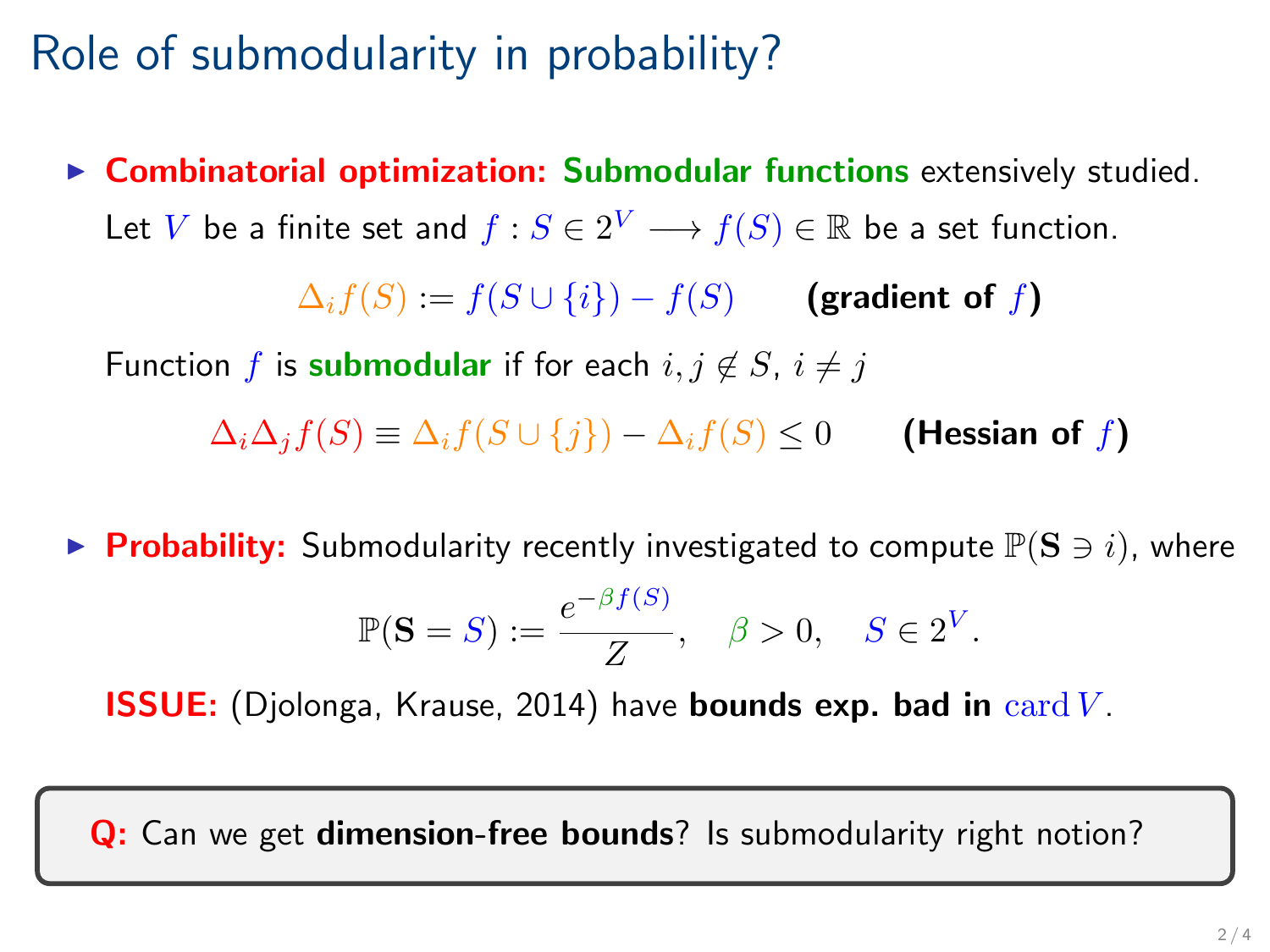# Fast mixing MCMC: control on Hessian

**GOAL:** Investigate **fundamental** property of  $f$  to get fast mixing MCMC.

#### Main result

For a generic set function  $f$ , if  $\beta \|M\|_{\infty} \leq \gamma < 1$  where  $M_{ij} \propto \max_{S \in 2^V : S \not\ni i,j} |\Delta_i \Delta_j f(S)|$ then Gibbs sampler  $S_0, S_1, \ldots, S_t$  is fast mixing (mixing time  $\sim O(\log(\text{card }V))$ ) 1 N  $\sum_{i=1}^{N}$  $k=1$  $\mathbf{1}(\mathbf{S}^{[k]}_t \ni i) - \mathbb{P}(\mathbf{S} \ni i)$  $\bigg\|_2$  $\leq \gamma^t + \frac{1}{\sqrt{2}}$ N , where  $\mathbf{S}^{[1]},\ldots,\mathbf{S}^{[N]}$  are  $N$  independent copies of the Markov chain.

- $\triangleright$  Key result: Bound does not depend on dimension card V.
- $\triangleright$  Fundamental property: Dimension-free uniform control on Hessian.

NOTE: No previous literature on Hessian of set functions.